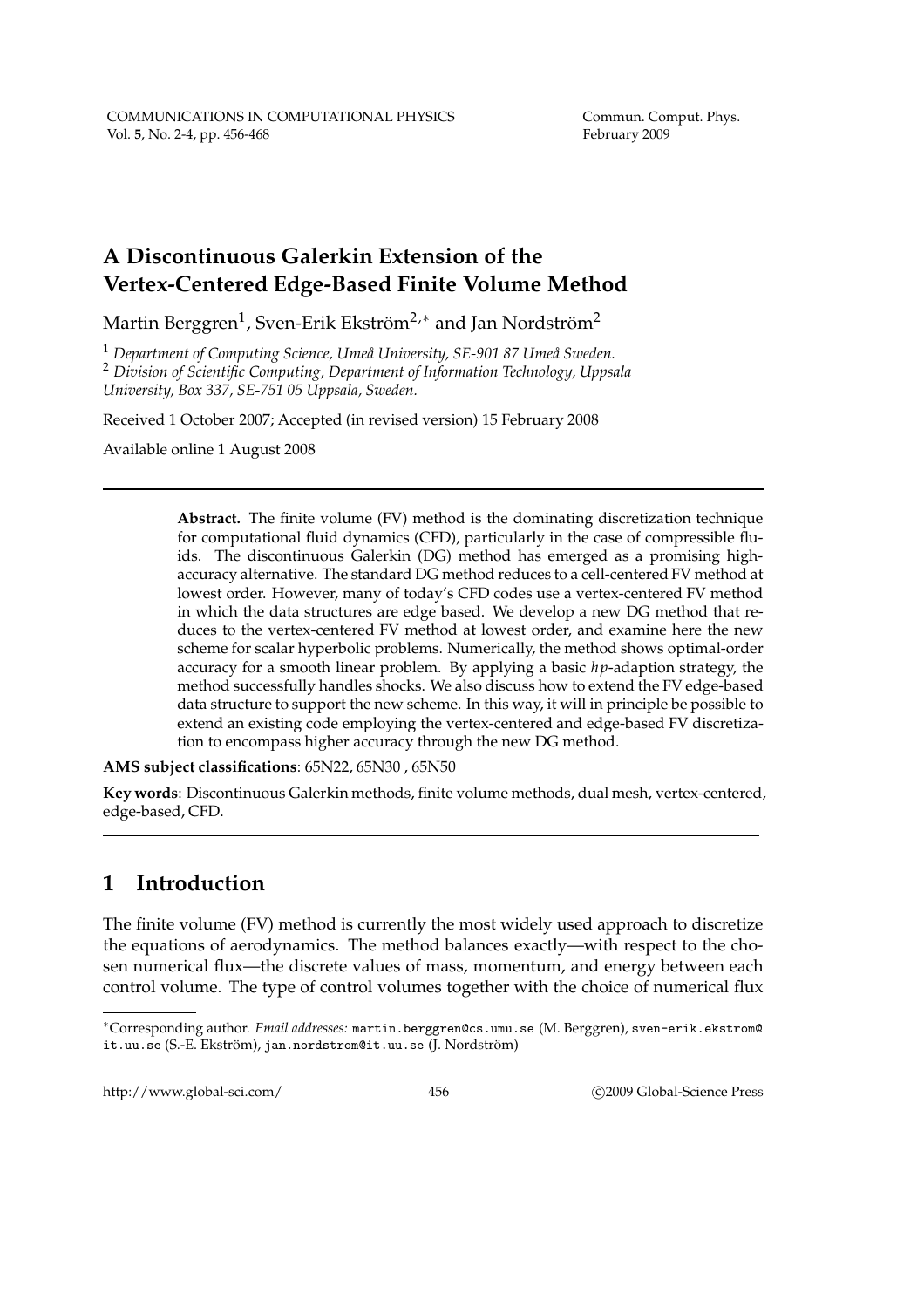determines which particular flavor of the FV method that is employed. Unstructured meshes are supported naturally by these methods, which allows for the treatment of flows around geometrically complex bodies.

The accuracy of FV methods is typically limited to first or second order. Efforts to increase the accuracy of the basic method include the so-called high-resolution schemes (MUSCL, ENO, WENO), which attain better flux approximations through extrapolation from directions where the solution is smooth. These schemes modestly increase the memory requirements, but the computational complexity grows with the order, since the improved accuracy relies on enlarging the width of the computational stencil. The regularity requirements on the mesh are thus likely to be high in order to obtain improved results.

A different approach to increase the accuracy is the discontinuous Galerkin (DG) method. It is a finite element method that does not explicitly enforce continuity between the elements as in a classic finite element method, but instead imposes a coupling between the solution at different elements with the use of numerical fluxes, as in the FV method. The DG method reduces to a FV method at lowest order, and can thus be viewed as a generalization of the FV method to higher orders. The increased order is not the result of an extrapolation procedure, as in the high-resolution schemes, but stems from a local approximation of the differential operator. The computational stencil of DG methods thus remains local regardless of order, and the quality of approximation can be expected not to depend as much on the mesh regularity as for the high-resolution FV schemes. On the other hand, the computational complexity and memory requirements increase sharply with order for the DG methods. Nevertheless, since a coarser mesh can be used, a higher-order DG method requires considerably less degrees of freedom to attain a solution with a given error bound, compared with a FV method.

There has been a strong development of the original DG method (Reed & Hill [24]) since the early nineties; Cockburn et al. [9] review the state of the art at the turn of the century. Hesthaven and Warburton give a thorough introduction to DG methods in their recent book [19]. Currently there is a coordinated effort in Europe, in which we participate, through the EU research project ADIGMA [3], which involves the development and assessment of different higher order methods such as DG and residual distribution schemes [2, 10] for the next generation of CFD software aimed at the aeronautical industry.

Since DG is a generalization of the FV method, it is tempting to extend existing FV codes to encompass a DG method, in order to avoid a complete rewrite of large and sophisticated software systems. A serious hurdle for such a strategy is that the standard DG method is a higher-order version of the *cell-centered* FV method in which the control volumes coincide with the mesh cells (Fig. 1a), whereas many of today's codes are *vertexcentered* where the control volumes are constructed from a dual mesh, consisting in two dimensions of polygons surrounding each vertex in the original primal mesh (Fig. 1b). Some examples of vertex-centered FV codes are DLR-Tau [25], Edge [12], Eugenie [15], Fun3D [17], and Premo [26].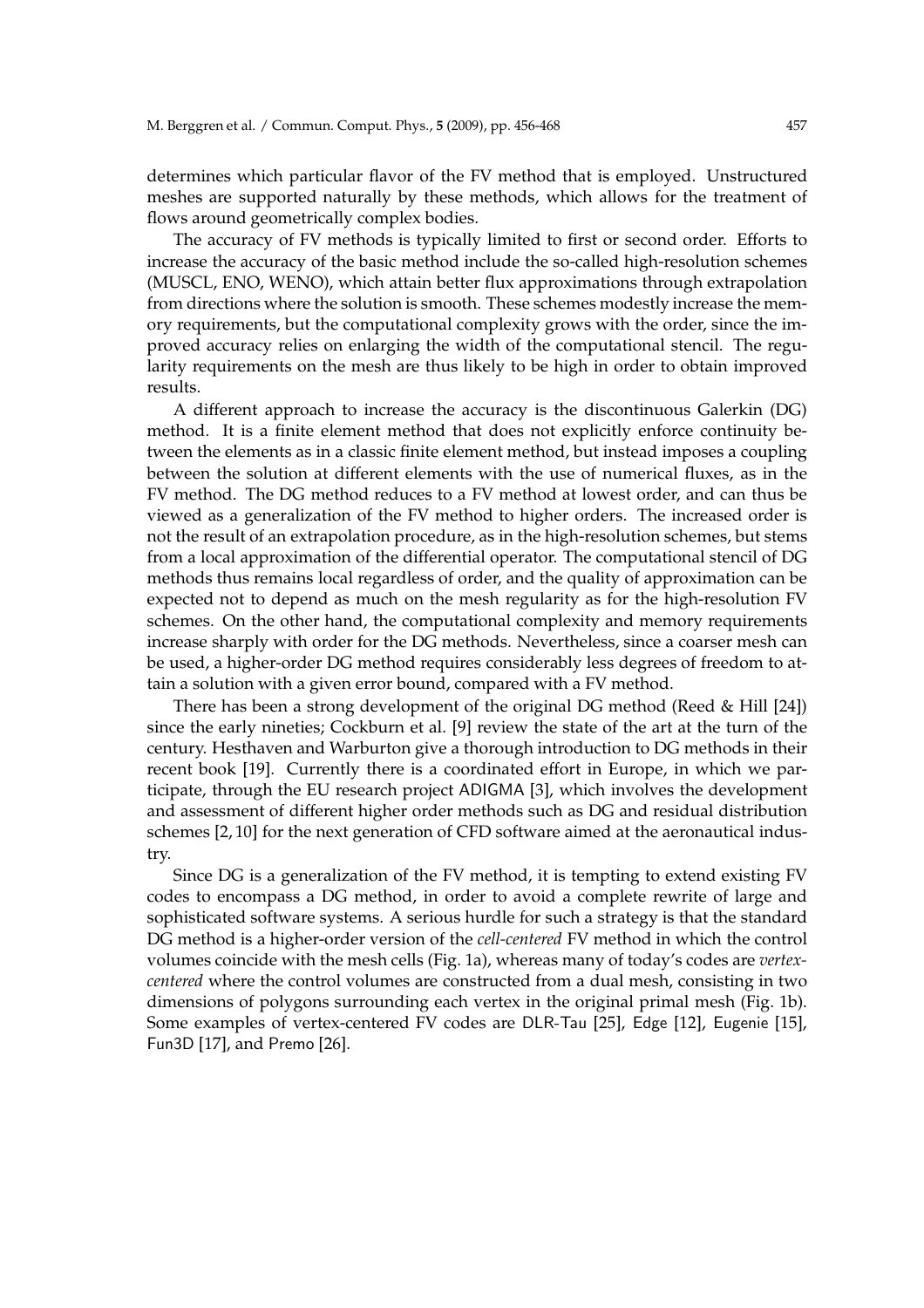

(a) Cell-centered.

(b) Vertex-centered.

Figure 1: Control volume schemes for finite volume methods. The computational node (white circle) is either associated with mesh cell center (a) or the mesh vertex (b). The solution value in the node is the average over the control volume *Km*.

The vertex-centered approach has a number of particular features that may help to explain its current popularity. Comparing a cell-centered and a vertex-centered scheme on the same mesh, the latter has fewer degrees of freedom—about half the total memory foot-print—and more fluxes per unknown, as mentioned by Blazek [6]. Abgrall [1] argues that reconstruction schemes are more easily formulated for vertex-centered control volumes. Moreover, as opposed to cell-centered schemes, treatment of boundary conditions are facilitated by the fact that control volume centers are located precisely on the boundary. The main computational effort in a typical FV code concerns the residual computations. A solver using the vertex-centered schemes may be implemented to support what Haselbacher et al. [18] call *grid transparency*: the solver loops over all edges in the mesh to assemble the residual, regardless of the space dimension or the choice of mesh cell type (triangles, quadrilaterals, tetrahedrons, prisms, hexahedrons). Note, however, that an analogous construction is also possible for cell-centered methods, by looping over a list of cell surfaces. For a detailed discussion on cell-centered versus vertex-centered FV methods, we refer to Blazek's book [6] and the recent review by Morton & Sonar [23]. Also other schemes than FV use a vertex-centered control volume or loop over edges. Some examples are residual distribution schemes [2, 10], edge-based finite elements [22], and edge-based SUPG [8].

In the context of a linear first-order hyperbolic model problem, Berggren [5] introduced a vertex-centered and edge-based DG method. Below, we further explore the properties of this DG method for higher-order elements, and for a nonlinear problem with a shock.

# **2 The discontinuous Galerkin method**

The target application for the proposed scheme is aeronautical CFD, where computations of steady states are particularly prominent. Therefore we here consider the steady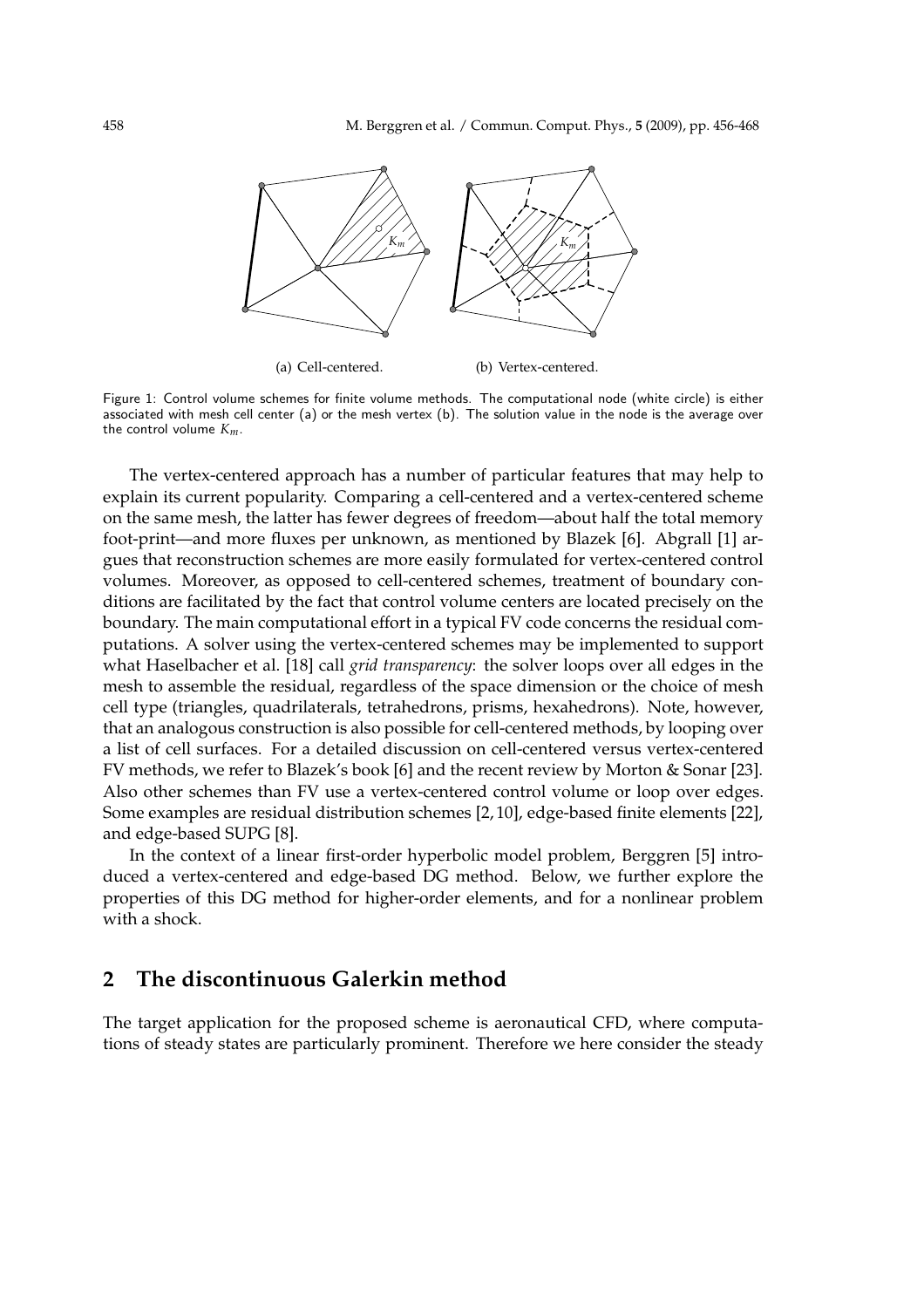M. Berggren et al. / Commun. Comput. Phys., **5** (2009), pp. 456-468 459

hyperbolic model problem

$$
\nabla \cdot \mathcal{F}(u) + \gamma u = f \quad \text{in } \Omega,
$$
  
\n
$$
u = g \quad \text{on } \Gamma^-,
$$
\n(2.1)

where *u* is the scalar unknown quantity,  $\mathcal F$  is a flux function,  $\gamma \geq 0$  is a constant, *f* is a source term in the computational domain  $\Omega \subset \mathbb{R}^2$ , and *g* defines *u* on the inflow boundary Γ <sup>−</sup>. We divide the domain, Ω, into a set of non-overlapping control volumes *K<sup>m</sup>* such that  $\overline{\Omega} = \bigcup_{m=1}^{M} \overline{K}_m$ . The finite-dimensional space  $\mathcal{V}_h$  of numerical solutions to Eq. (2.1) comprises functions that are continuous on each  $K_m$  but in general contain jump discontinuities at the boundaries between control volumes. The restriction on each *K<sup>m</sup>* of functions in  $V_h$  are polynomials for the standard DG method. Here we consider a different choice of functions, as described in Section 3. Each  $v_h \in V_h$  can be expanded as

$$
v_h(\mathbf{x}) = \sum_{m=1}^M \sum_{i=1}^{N_m} v_i^m \phi_i^m(\mathbf{x}) = \sum_{i=1}^{N_{\text{dof}}} v_i \phi_i(\mathbf{x}),
$$

where  $N_m$  is the number of local degrees of freedom in control volume  $K_m$ ,  $\{\phi_i^m\}_{i=1}^{N_m}$  $\prod_{i=1}^{N_m}$  is the set of basis functions associated with control volume  $K_m$ ,  $N_{\text{dof}}$  is the total number of degrees of freedom, and  $\phi_i$  are the basis functions globally numbered.

The DG method is obtained by multiplying Eq. (2.1) by a test function  $v_h \in \mathcal{V}_h$ , integrating over each control volume, integrating by parts, and introducing the numerical flux  $\mathcal{F}^*$  on the boundaries. This yields that  $u_h \in \mathcal{V}_h$  solves the variational problem

$$
\int_{\partial K_m} v_L \mathcal{F}^*(u_L, u_R, \hat{\mathbf{n}}) ds - \int_{K_m} \nabla v_h \cdot \mathcal{F}(u_h) dV + \gamma \int_{K_m} v_h u_h dV = \int_{K_m} v_h f dV, \quad \forall v_h \in \mathcal{V}_h, \ \forall K_m \subset \Omega,
$$

where subscripts *L* and *R* denote local ("left") and remote ("right") values on the boundary *∂K<sup>m</sup>* of control volume *Km*, and ˆ**n** is the outward unit normal. The remote values are either taken from the neighboring control volume's boundary or, when  $\partial K_m$  intersects the domain boundary, from the supplied boundary condition data. Thus, the boundary condition is imposed weakly through the numerical flux. In our implementation we use the Roe numerical flux,

$$
\mathcal{F}^*(u_L, u_R, \hat{\mathbf{n}}) = \frac{1}{2} \Big( \hat{\mathbf{n}} \cdot \mathcal{F}(u_L) + \hat{\mathbf{n}} \cdot \mathcal{F}(u_R) - \big| \hat{\mathbf{n}} \cdot \mathcal{F}'(\bar{u}) \big| (u_R - u_L) \Big), \tag{2.2}
$$

where  $\bar{u}$  is the so called Roe average, a quantity that satisfies the mean-value property

$$
\hat{\mathbf{n}}\cdot\mathcal{F}(u_R) = \hat{\mathbf{n}}\cdot\mathcal{F}(u_L) + \hat{\mathbf{n}}\cdot\mathcal{F}'(\bar{u})(u_R - u_L),
$$

which makes the Roe flux a nonlinear generalization of upwinding.

The stability of the above scheme for linear advection problems relies on the upwind flux, which generates a positive definite matrix representation of the operator, including boundary conditions [5], [14, pp. 359-360].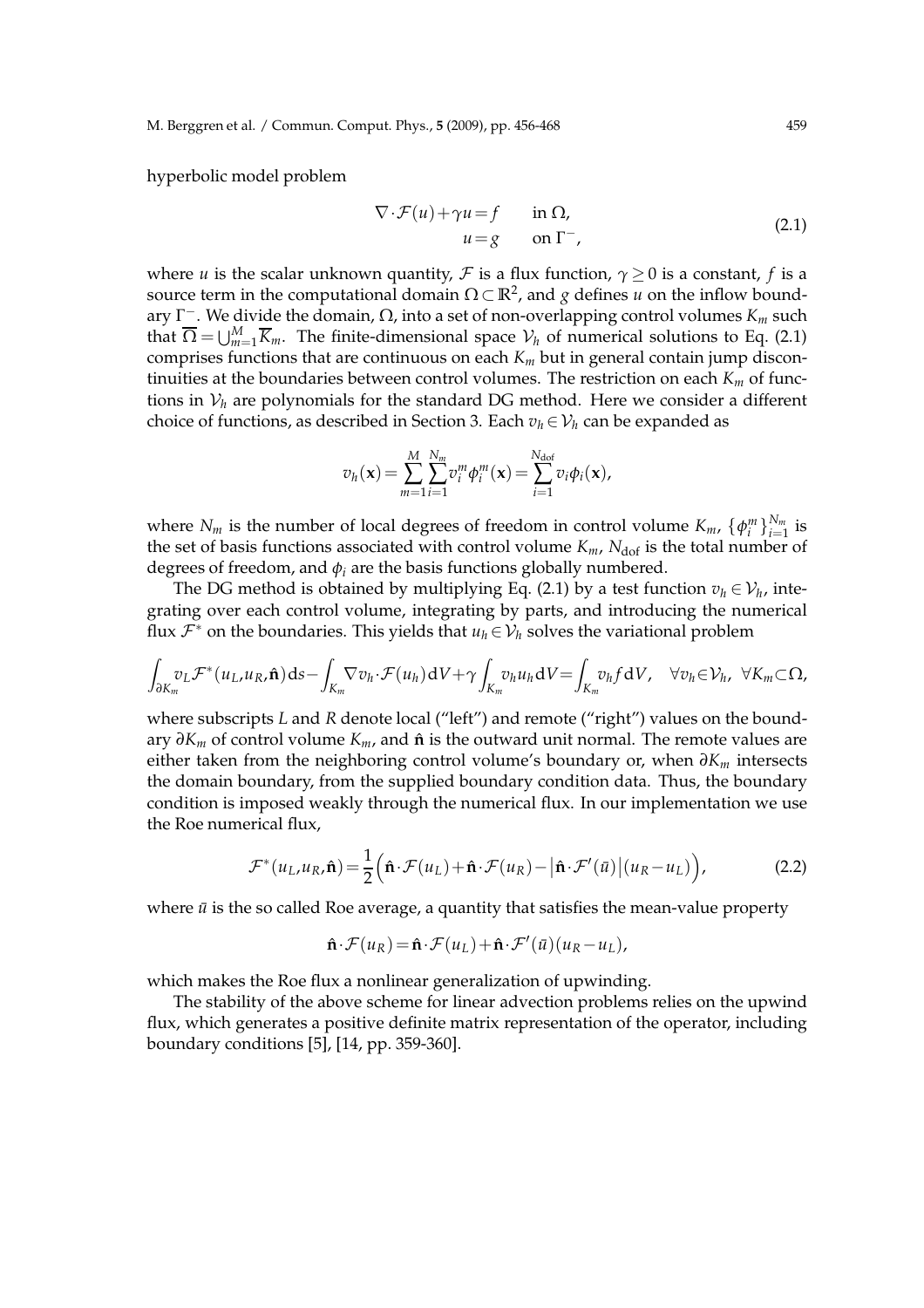## **3 The vertex-centered macro element**

The finite elements of the standard (cell-centered) DG method consist of polynomials defined separately on each mesh cell, which means that the control volumes *K<sup>m</sup>* discussed in Section 2 coincide with the mesh cells, typically triangles or quadrilaterals in two space dimensions. In our method we use another choice of control volumes *Km*, defined on a so-called dual mesh.



Figure 2: Preprocessing stages for generating macro elements on the dual mesh. From the primal mesh (a) the preprocessor constructs a dual mesh (b) that contains as many polygonal dual cells *Km* as the number of mesh vertices in the primal mesh. We triangulate each dual cell (c) and define a macro element on each dual cell (d), where the white circles are the computational nodes.

A preprocessor constructs the dual mesh and necessary data structures; Fig. 2 illustrates the procedure. From the primal mesh, Fig. 2a, the preprocessor constructs the dual mesh shown in Fig. 2b. A dual mesh can be constructed in several ways, as discussed by Barth [4]; here we choose just to connect the centroids of adjacent triangles to each other with a new edge. Although Fig. 2 shows a uniform mesh, dual meshes can be constructed for any nondegenerate mesh. Next we triangulate the dual mesh, Fig. 2c, and define our finite element on each dual cell as the macro element consisting of standard triangular Lagrange elements of order *p*. That is, the functions are continuous on each *Km*, and piecewise polynomials of degree *p* on each sub triangle of *Km*.

Note that we allow discontinuities in the solution between adjacent dual cells, but that the solution within each dual cell is continuous. Thus, no flux evaluations are necessary at the internal edges between the sub triangles in the dual cells. Indeed, any internal flux contribution would vanish since the left and right states are identical due to the continuity of the approximating functions across such edges. Note also that the element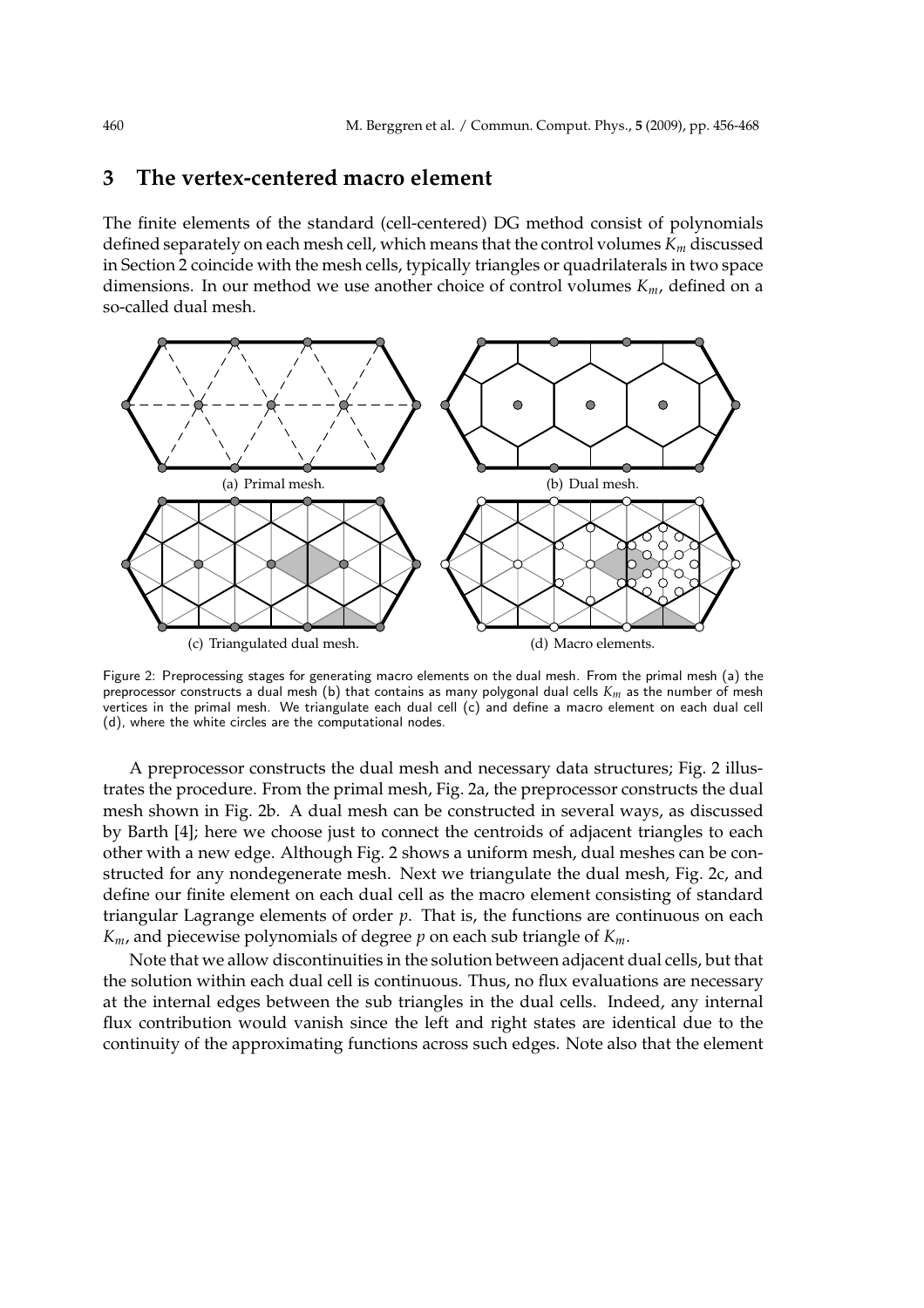

Figure 3: Edge data structures with geometric data and spatial placement of the computational nodes. (a) The triangles *T<sup>i</sup>* and *T<sup>j</sup>* share the boundary *∂Tij*, and the outward unit normal of*T<sup>i</sup>* on *∂Tij* is **n**ˆ *ij*. Restrictions of the function  $u_h \in \mathcal{V}_h$  onto  $T_i$  and  $T_j$  are denoted  $u_h^i$  and  $u_l^j$  $\mathcal{F}_h$ . (b) The boundary edge is the union of  $\partial T_{ib}$  and  $\partial T_{jb}$ , and the domain boundary outward unit normals are  $\hat{\bf n}_{ib}$  and  $\hat{\bf n}_{jb}$ . The domain boundary data, which is given by the boundary condition, is denoted  $u_{BC}$ .

type and order may be different on different dual cells.

Fig. 2d shows an example where all boundary macro elements and the leftmost of the three inner macro elements are of constant type  $(p = 0)$ , which corresponds to the vertex-centered FV method, whereas the center and right interior macro elements are linear  $(p=1)$  and quadratic  $(p=2)$ , respectively. Note the multiple nodes, associated with the possibility of jump discontinuities occurring at boundaries of the dual cells.

A common method to solve a problem such as the discrete version of Eq. (2.1) is to march an unsteady version of the equation to steady state using an explicit Runge-Kutta scheme. This strategy is often combined with convergence acceleration strategies such as local time stepping and multigrid. The crucial step in such an algorithm is the computation of the residual, which is a vector of dimension equal to the number of degrees of freedom for  $\mathcal{V}_h$ . The *i*th component of the residual is

$$
\mathbf{r}_i(u_h) = \int_{\partial K_m} \phi_i \mathcal{F}^*(u_L, u_R, \hat{\mathbf{n}}) \, \mathrm{d} s - \int_{K_m} \nabla \phi_i \cdot \mathcal{F}(u_h) \, \mathrm{d} V,
$$

where  $K_m$  is the macro element containing the support of  $\phi_i$ . Here we assume  $\gamma = 0$  and  $f = 0$  for simplicity.

Pointers to the degrees of freedom for  $V_h$  as well as geometric information are stored in a list associated with the edges in the primal mesh. An additional list associated with the domain boundary edges is also required to set boundary conditions.

For each edge in the primal mesh, we associate the two primal mesh vertices *i* and *j* connected by the edge, and the normal vector  $\mathbf{n}_{ij}$  (with  $|\mathbf{n}_{ij}| = |\partial T_{ij}|$ ) to the intersection of the boundaries of control volumes *K<sup>i</sup>* and *K<sup>j</sup>* . This information is all that is needed for *p*=0 (the finite volume case). For higher orders, we also associate two sub triangles, *T<sup>i</sup>* and  $T_j$ , of control volumes  $K_i$  and  $K_j$ , and a larger set of nodes indices  $(i_1, i_2, \dots; j_1, j_2, \dots)$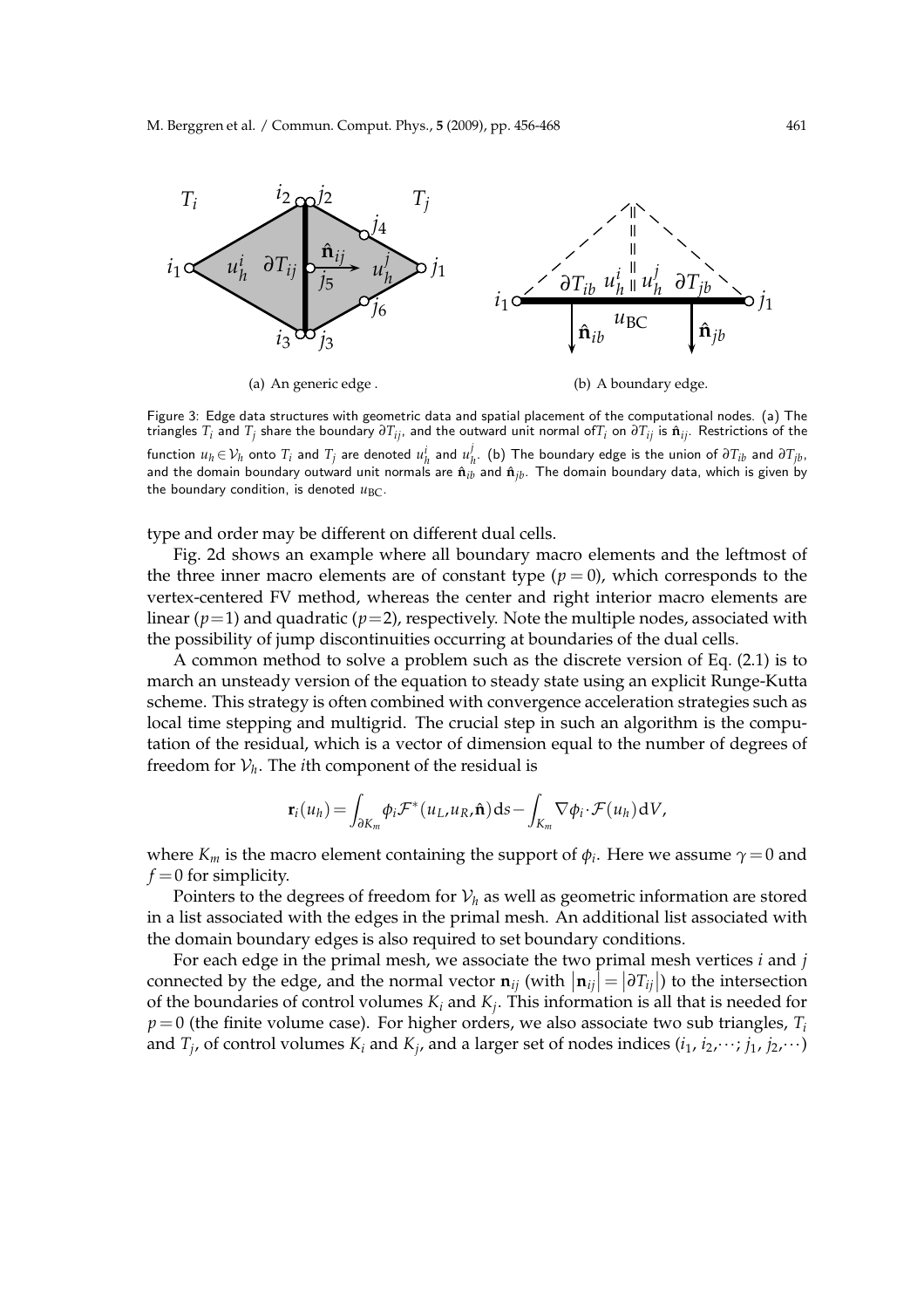associated with the added degrees of freedom (Fig. 3a). Nodes *i*<sup>1</sup> and *j*<sup>1</sup> coincide with primal mesh vertices *i* and *j* of the FV method.

To set boundary conditions, we utilize a list of boundary edges. For each such edge, as illustrated in Fig. 3b, we associate boundary vertices *i* and *j* connected by the edge and boundary normals  $\mathbf{n}_{ib}$  and  $\mathbf{n}_{ib}$  associated with the intersection of the boundaries of control volumes  $K_i$  and  $K_j$  with the domain boundary. For higher orders, more nodes are needed along the boundary. Additional information needs to be supplied for a curved boundary, a case that is beyond the scope of the current discussion.

The pseudo-codes for a standard edge-based FV residual computation, and the new extended edge-based DG version, are presented in Algorithms 3.1 and 3.2 respectively, with common line numbering. The necessary computational quantities are defined in Fig. 3, and in Algorithm 3.2 we use  $\text{dof}(\mathcal{D}) = \{k | \mathcal{D} \subset \text{supp}(\phi_k)\}\$ to denote the degrees of freedom for a basis function with support in the region  $D$ . The residual contribution functions are

CompFluxFV(
$$
\partial T, u_L, u_R, \hat{\mathbf{n}}
$$
) =  $\int_{\partial T} \mathcal{F}^*(u_L, u_R, \hat{\mathbf{n}}) ds$ ,  
CompFluxDG( $\partial T, u_L, u_R, \hat{\mathbf{n}}, v$ ) =  $\int_{\partial T} v \mathcal{F}^*(u_L, u_R, \hat{\mathbf{n}}) ds$ ,  
CompVolumeDG $(T, u, v)$  =  $-\int_T \nabla v \cdot \mathcal{F}(u) dV$ .

As mentioned in the introduction, implementations of the residual calculation for vertex-centered FV methods are typically *edge-based*, and we now shortly indicate how to extend this approach to the current DG method.

The computation of the residual consists of three stages,

- 1. a loop over all edges in the mesh to compute residual contributions from the equation (lines 2-12),
- 2. a loop over all boundary edges to set boundary condition data (lines 13-19),
- 3. a loop over all boundary edges to compute residual contributions from the boundary conditions (lines 20-28).

Again note that the DG method reduces to the FV method for constant basis functions, that is, Algorithm 3.2 is then equivalent to Algorithm 3.1 since the DG flux integral computation CompFluxDG( $\partial T, u_L, u_R, \hat{\bf{n}}$ ,1) is equal to its FV counterpart CompFluxFV(*∂T*,*uL*,*uR*, ˆ**n**), and the DG volume integral computation CompVolumeDG( $T, u, 1$ ) is equal to zero. We use Gauss quadrature to evaluate all integrals. The evaluation of the basis functions in the integration points is done once, in the preprocessor, on a reference element. When coding the algorithm, several performanceenhancing modifications can be done, for example at lines 5-6 of Algorithm 3.1. Since  $\texttt{CompFluxFV}(\partial T_{ij}, \mu^i_h, \mu^j_h)$  $\hat{h}_h^j$ , $\hat{\mathbf{n}}_{ij}$ ) is equal to −CompFluxFV( $\partial T_{ij}$ , $u^j_h$  $\hat{u}_h^j$ , $u_{h'}^i$ – $\hat{\mathbf{n}}_{ij}$ ), the numerical flux only has to be computed once. At the corresponding lines of Algorithm 3.2, a similar simplification can be done since the  $\mathcal{F}^*(u_L, u_R, \hat{\mathbf{n}})$  part of the CompFluxDG integral has the same property for all nodes of the two triangles at a given quadrature point. Another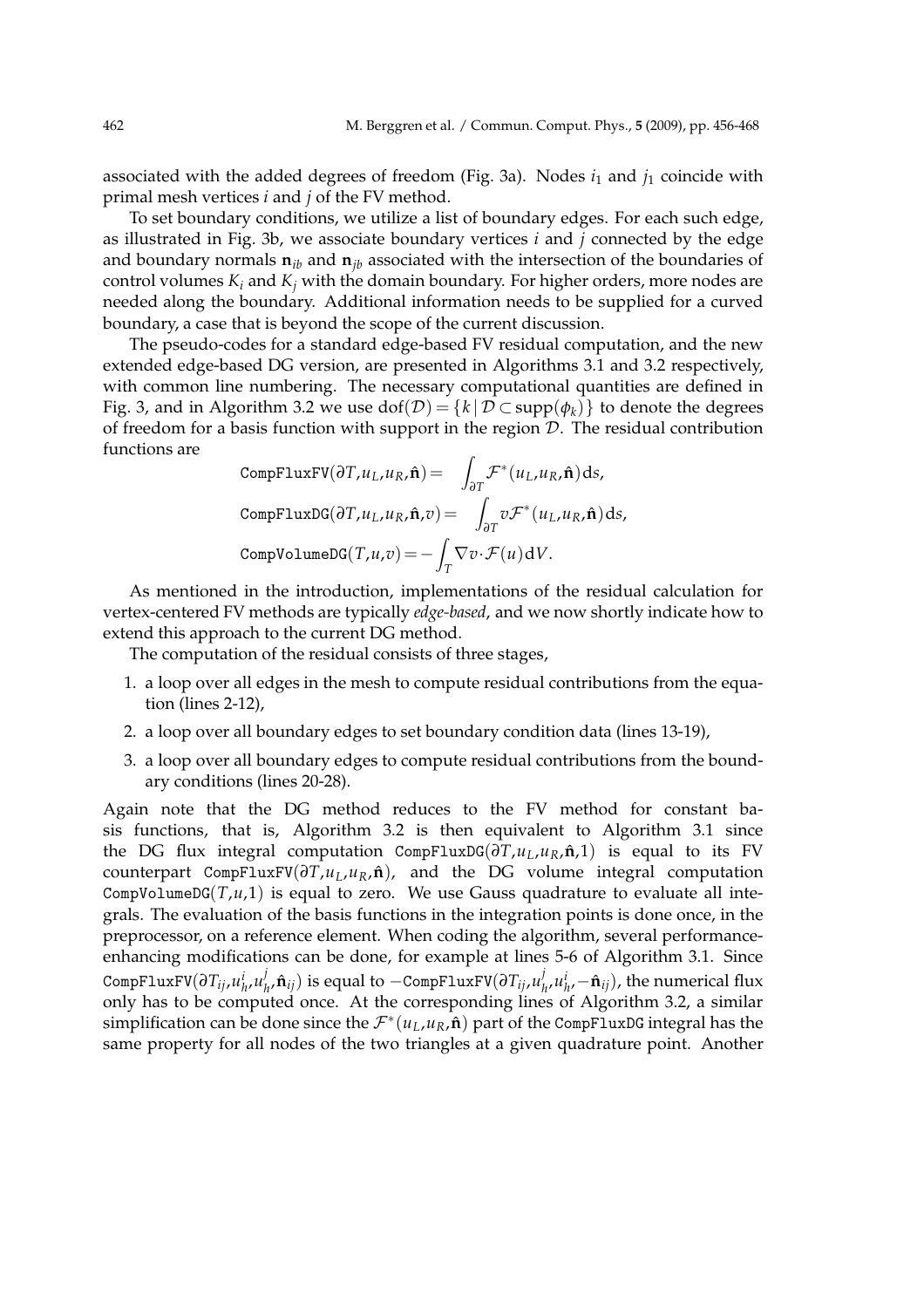|     | 1: $r = 0$                                                                                                           |     | 1: $r = 0$                                                                                                                |
|-----|----------------------------------------------------------------------------------------------------------------------|-----|---------------------------------------------------------------------------------------------------------------------------|
|     | 2: for all edges $e$ do                                                                                              |     | 2: for all edges $e$ do                                                                                                   |
| 3:  | $i,j,\mathbf{\hat{n}}_{ij},\partial T_{ij} \leftarrow \texttt{GetEdgeInfo}(e)$                                       | 3:  | $i, j, \hat{n}_{ij}, \partial T_{ij}, T_i, T_j \leftarrow \texttt{GetEdgeInfo}(e)$                                        |
| 4:  |                                                                                                                      | 4:  | for all $m \in$ dof $(T_i) \cap$ dof $(\partial T_{ij})$ and                                                              |
|     |                                                                                                                      |     | $n \in \text{dof}(T_i) \cap \text{dof}(\partial T_{ii})$ do                                                               |
| 5:  | $\mathbf{r}_i \leftarrow \mathbf{r}_i + \text{CompFluxFV}(\partial T_{ij}, u_h^i, u_h^j, \hat{\mathbf{n}}_{ij})$     | 5:  | $\mathbf{r}_m \leftarrow \mathbf{r}_m + \text{CompFluxDG}(\partial T_{ij}, u_h^i, u_h^j, \hat{\mathbf{n}}_{ij}, \phi_m)$  |
| 6:  | $\mathbf{r}_i \leftarrow \mathbf{r}_i + \text{CompFluxFV}(\partial T_{ij}, u_h^j, u_h^i, -\hat{\mathbf{n}}_{ij})$    | 6:  | $\mathbf{r}_n \leftarrow \mathbf{r}_n + \text{CompFluxDG}(\partial T_{ij}, u_h^j, u_h^i, -\hat{\mathbf{n}}_{ij}, \phi_n)$ |
| 7:  |                                                                                                                      | 7:  | end for                                                                                                                   |
| 8:  |                                                                                                                      | 8:  | for all $m \in \text{dof}(T_i)$ and $n \in \text{dof}(T_i)$ do                                                            |
| 9:  |                                                                                                                      | 9:  | $\mathbf{r}_m \leftarrow \mathbf{r}_m + \text{CompVolumeDG}(T_i, u_h^i, \phi_m)$                                          |
| 10: |                                                                                                                      | 10: | $\mathbf{r}_n \leftarrow \mathbf{r}_n + \text{CompVolumeDG}(T_i, u_h^j, \phi_n)$                                          |
| 11: |                                                                                                                      | 11: | end for                                                                                                                   |
|     | 12: end for                                                                                                          |     | 12: end for                                                                                                               |
|     | 13: for all boundaries $\beta$ do                                                                                    |     | 13: for all boundaries $\beta$ do                                                                                         |
| 14: | for all boundary edges $e \in \mathcal{B}$ do                                                                        | 14: | for all boundary edges $e \in \mathcal{B}$ do                                                                             |
| 15: | $i,j,\hat{\mathbf{n}}_{ib},\hat{\mathbf{n}}_{jb},\partial T_{ib},\partial T_{jb} \leftarrow \texttt{GetEdgeInfo}(e)$ | 15: | $i,j,\mathbf{\hat{n}}_{ib},\mathbf{\hat{n}}_{jb},\partial T_{ib},\partial T_{jb} \leftarrow \mathtt{GetEdgeInfo}(e)$      |
| 16: | $u_{BC} \leftarrow$ SetBCData $(\partial T_{ib}, u^i_h, \hat{\mathbf{n}}_{ib})$                                      | 16: | $u_{BC} \leftarrow$ Set BCData $(\partial T_{ib}, u^i_h, \hat{\mathbf{n}}_{ib})$                                          |
| 17: | $u_{BC} \leftarrow$ SetBCData $(\partial T_{ib}, u_h^j, \hat{\mathbf{n}}_{ib})$                                      | 17: | $u_{BC} \leftarrow$ Set BCData $(\partial T_{ib}, u_h^j, \hat{\mathbf{n}}_{ib})$                                          |
| 18: | end for                                                                                                              | 18: | end for                                                                                                                   |
|     | 19: end for                                                                                                          |     | $19:$ end for                                                                                                             |
|     | 20: for all boundaries $\beta$ do                                                                                    |     | 20: for all boundaries $\beta$ do                                                                                         |
| 21: | for all boundary edges $e \in \mathcal{B}$ do                                                                        | 21: | for all boundary edges $e \in \mathcal{B}$ do                                                                             |
| 22: | $i,j,\mathbf{\hat{n}}_{ib},\mathbf{\hat{n}}_{jb},\partial T_{ib},\partial T_{jb} \leftarrow \mathtt{GetEdgeInfo}(e)$ | 22: | $i,j,\mathbf{\hat{n}}_{ib},\mathbf{\hat{n}}_{jb},\partial T_{ib},\partial T_{jb} \leftarrow \mathtt{GetEdgeInfo}(e)$      |
| 23: |                                                                                                                      | 23: | for all $m \in \text{dof}(\partial T_{ib})$ and $n \in \text{dof}(\partial T_{ib})$ do                                    |
| 24: | $\mathbf{r}_i \leftarrow \mathbf{r}_i + \text{CompFluxFV}(\partial T_{ib}, u_h^i, u_{BC}, \hat{\mathbf{n}}_{ib})$    | 24: | $\mathbf{r}_m \leftarrow \mathbf{r}_m + \text{CompFluxDG}(\partial T_{ib}, u_h^i, u_{BC}, \hat{\mathbf{n}}_{ib}, \phi_m)$ |
| 25: | $\mathbf{r}_i \leftarrow \mathbf{r}_i + \text{CompFluxFV}(\partial T_{ib}, u^j_h, u_{BC}, \hat{\mathbf{n}}_{ib})$    | 25: | $\mathbf{r}_n \leftarrow \mathbf{r}_n + \text{CompFluxDG}(\partial T_{jb}, u_h^j, u_{BC}, \hat{\mathbf{n}}_{jb}, \phi_n)$ |
| 26: |                                                                                                                      | 26: | end for                                                                                                                   |
| 27: | end for                                                                                                              | 27: | end for                                                                                                                   |
|     | 28: end for                                                                                                          |     | 28: end for                                                                                                               |
|     |                                                                                                                      |     |                                                                                                                           |

note is that some codes, for example Edge, loop over boundary nodes and not boundary edges, but to keep a consistency with the interior treatment of edges, we choose to loop over boundary edges.

# **4 Numerical results**

We study a linear and a nonlinear model problem of the form (2.1). In both cases, the exact solution is known explicitly. The linear model problem is used to numerically determine the convergence rate and compare the number of degrees of freedom required to reach a certain error level, for the different orders of approximation. To demonstrate the method's ability to handle shocks, we consider Burgers' equation and apply a simple *hp*-adaption strategy to handle the shock region.

#### Algorithm 3.1: Edge-Based FV Residual.

Algorithm 3.2: Edge-Based DG Residual.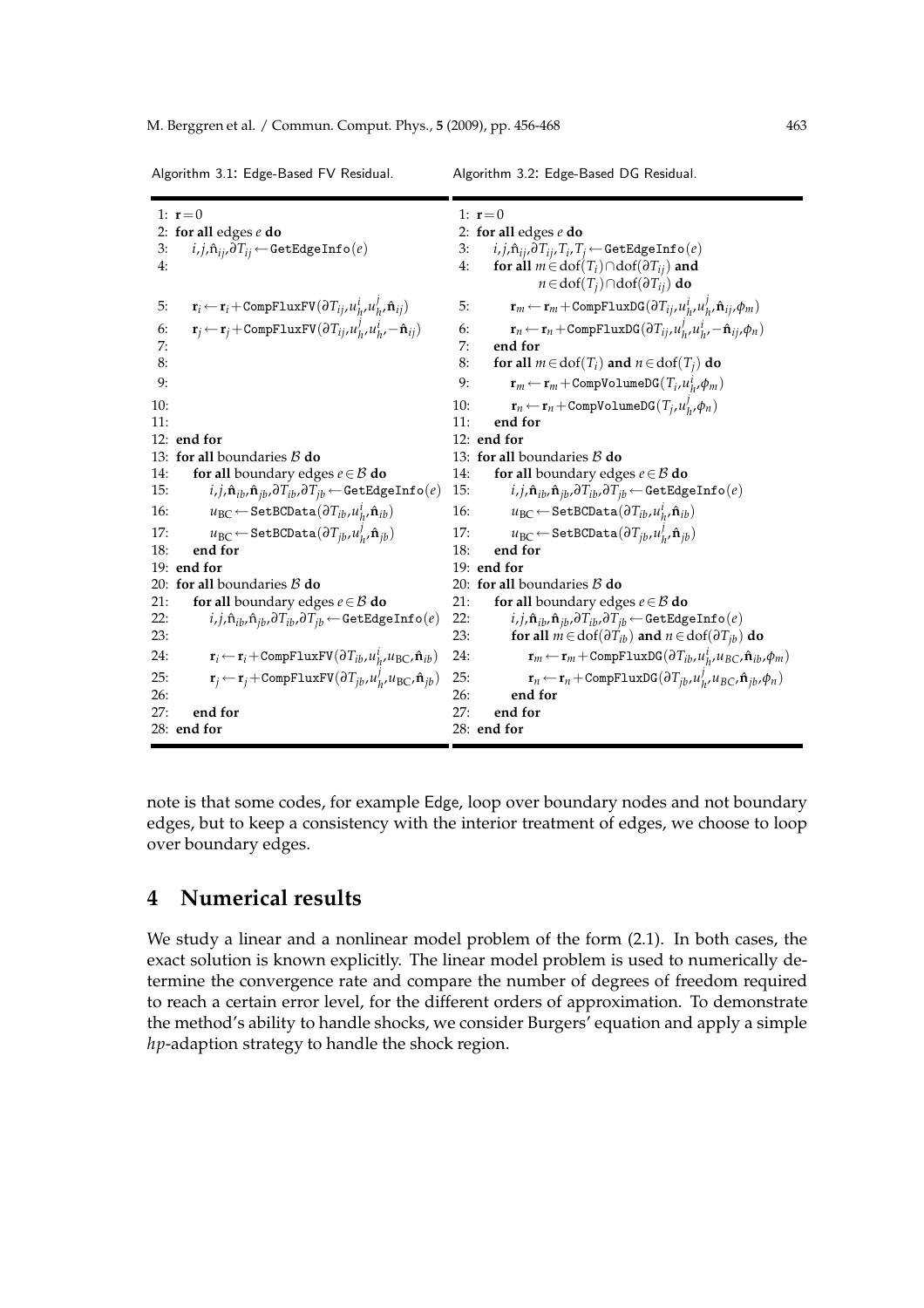Table 1: The  $L^2(\Omega)$ -error,  $\|u-u_h\|_{L^2(\Omega)}$ , numerical order of convergence, *s*, and the number of degrees of freedom *N*<sub>dof</sub>, for the linear model problem, for each mesh in a sequence of six successively refined meshes, using macro elements based on Lagrange triangles of different orders *p*.

|                  |                           | constant, $p=0$ | linear, $p=1$    |                           |      |               |
|------------------|---------------------------|-----------------|------------------|---------------------------|------|---------------|
| $h_{\text{max}}$ | $  u-u_h  _{L^2(\Omega)}$ | S               | $N_{\text{dof}}$ | $  u-u_h  _{L^2(\Omega)}$ | S    | $N_{\rm dof}$ |
| $h_0$            | $1.8558 \times 10^{-1}$   |                 | 185              | $3.5491 \times 10^{-3}$   |      | 1249          |
| $2^{-1}h_0$      | $1.1685 \times 10^{-1}$   | 0.67            | 697              | $8.5294 \times 10^{-4}$   | 2.06 | 4793          |
| $2^{-2}h_0$      | $6.8506 \times 10^{-2}$   | 0.77            | 2705             | $2.0608 \times 10^{-4}$   | 2.05 | 18769         |
| $2^{-3}h_0$      | $3.8030 \times 10^{-2}$   | 0.85            | 10657            | $5.0122 \times 10^{-5}$   | 2.04 | 74273         |
| $2^{-4}h_0$      | $2.0356 \times 10^{-2}$   | 0.90            | 42305            | $1.2322 \times 10^{-5}$   | 2.02 | 295489        |
| $2^{-5}h_0$      | $1.0660 \times 10^{-2}$   | 0.93            | 168577           | $3.0512 \times 10^{-6}$   | 2.01 | 1178753       |

quadratic,  $p=2$  cubic,  $p=3$ 

| $h_{\text{max}}$ | $  u-u_h  _{L^2(\Omega)}$ | S    | $N_{\rm dof}$ | $  u-u_h  _{L^2(\Omega)}$ | S    | $N_{\rm dof}$ |
|------------------|---------------------------|------|---------------|---------------------------|------|---------------|
| $h_0$            | $2.9501 \times 10^{-4}$   |      | 3337          | $5.8787 \times 10^{-6}$   |      | 6449          |
| $2^{-1}h_0$      | $4.3033 \times 10^{-5}$   | 2.78 | 12905         | $3.3308 \times 10^{-7}$   | 4.14 | 25033         |
| $2^{-2}h_0$      | $5.8880\times10^{-6}$     | 2.87 | 50737         | $1.9522 \times 10^{-8}$   | 4.09 | 98609         |
| $2^{-3}h_0$      | $7.7203 \times 10^{-7}$   | 2.93 | 201185        | $1.1674 \times 10^{-9}$   | 4.06 | 391393        |
| $2^{-4}h_0$      | $1.0202 \times 10^{-7}$   | 2.92 | 801217        | $7.0708 \times 10^{-11}$  | 4.05 | 1559489       |
| $2^{-5}h_0$      | $1.3564 \times 10^{-8}$   | 2.91 | 3197825       | $4.3273 \times 10^{-12}$  | 4.03 | 6225793       |

### **The linear model problem**

The linear model problem of advection-reaction type is given by setting, in Eq. (2.1),  $\mathcal{F}(u) = \beta u$ , with  $\beta = \left[\cos \frac{2\pi}{9}, \sin \frac{2\pi}{9}\right]^T$ ,  $\gamma = 1$ , and  $f = 0$ . The boundary conditions are given by

$$
g(x,y) = \begin{cases} \sin 2\pi x, & x \in [0,1], \quad y=0, \\ -\exp\left(-\gamma y\sqrt{\beta_f^2+1}\right)\sin 2\pi\beta_f y, & x=0, \quad y \in (0,1], \end{cases}
$$

where  $\beta_f = \beta_1/\beta_2$ . The expression above for  $x = 0$ ,  $y \in (0,1]$  is derived so that the solution in  $(0,1) \times (0,1)$  coincides with the one obtained by solving the same equation in the upper half plane subject to the inflow boundary condition sin2*πx* on the *x*-axis. Note that the Roe average  $\bar{u}$  in (2.2) does not have to be evaluated since  $\mathcal{F}'(\bar{u}) = \beta$ .

Table 1 presents the results of the convergence study. To solve the resulting linear system, the sparse direct solver SuperLU [11] was used. The problem is solved on each mesh of a sequence of six successively refined meshes, and for each implemented type of macro element. The numerically observed convergence rate *s* in  $\|u - u_h\|_{L^2(\Omega)} \leq C h^s$  is of optimal order, that is,  $s = p+1$ . Fig. 4 depicts the  $L^2(\Omega)$ -error as a function of the number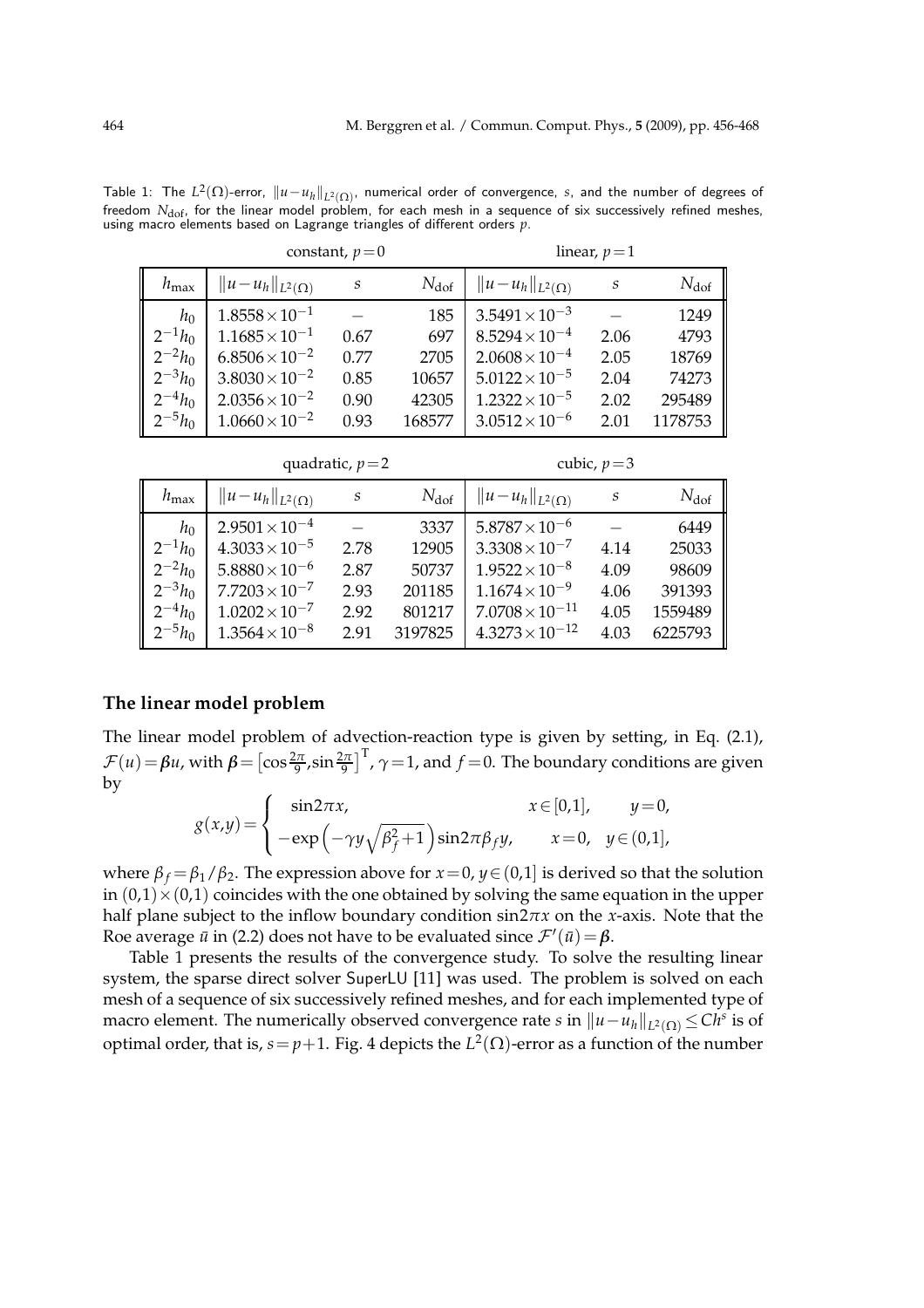

Figure 4: The  $L^2(\Omega)$ -error,  $\|u-u_h\|_{L^2(\Omega)}$ , depending on the number of degrees of freedom,  $N_{\rm dof}$ , for macro elements based on Lagrange triangles of different orders *p*.

of degrees of freedom N<sub>dof</sub>. The figure shows that an increase of the order of the method substantially reduces the number of degrees of freedom needed to compute a solution with a given error.

### **The nonlinear model problem**

This model problem is chosen to assess the method's performance for a nonlinear case that develops a shock, and to demonstrate how *hp*-adaption can be utilized in the method. We consider the classic inviscid Burgers' equation in one dimension, in which the time *t* is viewed as a second space variable *y*:

$$
\frac{1}{2}(u^2)_x+u_y=0 \quad \text{in } \Omega.
$$

Thus in Eq. (2.1),  $\mathcal{F}(u) = \frac{1}{2} \left[ u^2, 2u \right]^T$ ,  $\gamma = 0$ , and  $f = 0$ . The boundary conditions are given by

$$
g(x,y) = \begin{cases} 1-2x, & x \in (0,2/3], & y=0, \\ -1/3, & x \in (2/3,1), & y=0, \\ 1, & x=0, & y \in (0,1], \\ -1/3, & x=1, & y \in (0,1]. \end{cases}
$$

The Roe average  $\bar{u}$  in (2.2) is  $\bar{u} = (u_L + u_R)/2$  and  $\mathcal{F}'(\bar{u}) = [\bar{u}, 1]^T$ .

Fig. 5 presents the different stages of the solution process, using *hp*-adaption. The numerical solution using linear macro elements and the mesh of Fig. 5a is shown in Fig. 5b. Artificial oscillations are clearly visible locally on the elements covering the shock. The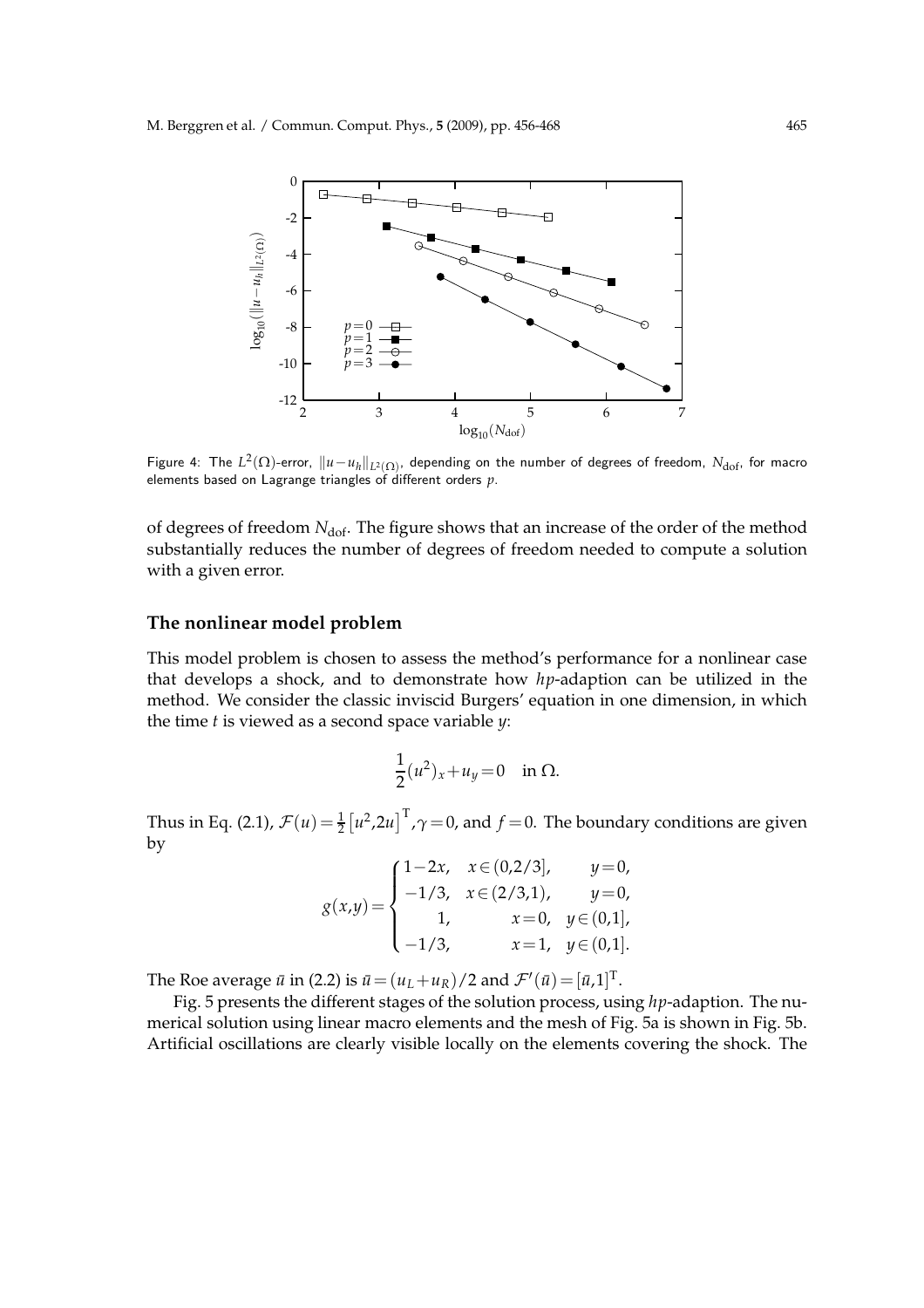

 $-1.0$ <br>0.0  $-0.5$ 

(e) Close-up of the shock. Edges marked by the shock detector (black) and exact shock location (gray line).

*x*

0.2 0.4 0.6 0.8

 $0.4$ 

0.6



(f) Solution on dual mesh after *hp*adaption.

Figure 5: Process of solving the nonlinear model problem with initially linear macro elements, using *hp*-adaption.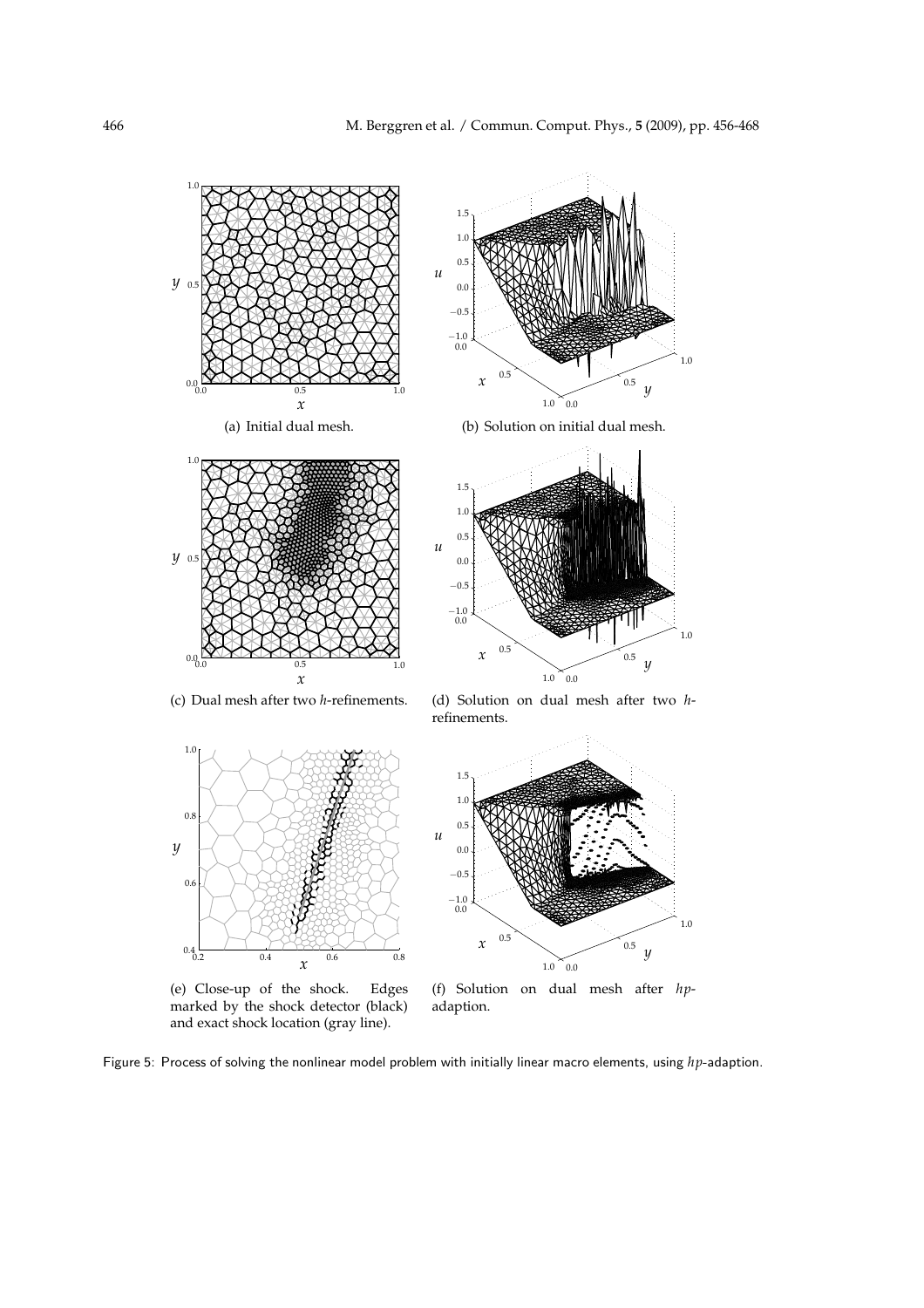shock detector by Krivodonova et al. [21] was then used to mark the elements in the vicinity of the shock. The marked elements are then *h*-refined, by refining the corresponding cells of the primal mesh, and then updating the dual mesh accordingly.

Next, a new solution is computed on the new mesh and the *h*-adaption is performed once more, resulting in the mesh shown in Fig. 5c. The solution on this twice refined mesh is shown in Fig. 5d. Fig. 5e shows a close-up of the shock region with the marked edges that were found by the shock detector shown in black. The gray straight line marks the exact location of the shock.

Finally, the orders of the macro elements marked in Fig. 5e are reduced to constants, and the solver is iterated to steady state. This effectively removes the artificial oscillations, as illustrated by Fig. 5f. The presented shock handling, by *hp*-adaption, is easy to implement and reduces the adverse effects of the reduced order on elements covering the shock. As with other numerical methods, lowering the order in the vicinity of the shocks, to avoid oscillations, provides a pollution effect in general (a rare exception is found in [20]). Thus for the Euler equations, for instance, we cannot expect better than first-order accuracy downstream of a shock, see [7, 13]. Alternative approaches for shock capturing, such as the use of limiters or artificial viscosity, are out of the scope of this article but will be studied in the future.

## **5 Conclusions**

The new vertex-centered edge-based DG method shows great promise; besides sharing the advantages of the standard DG, the method admits previously incompatible FV software to be extended using higher-order DG. The numerical convergence rate is optimal for the chosen smooth linear model problem. Artificial oscillations have been shown to stay localized around discontinuities. Moreover, the oscillations can successfully be treated by using a shock detector and *hp*-adaption.

# **Acknowledgments**

The authors were supported in part by the ADIGMA project [3] and the Graduate School in Mathematics and Computing, FMB [16].

#### **References**

- [1] R. Abgrall. On essentially non-oscillatory schemes on unstructured meshes: analysis and implementation. *J. Comput. Phys.*, 114(1):45–58, 1994.
- [2] R. Abgrall. Toward the ultimate conservative scheme: following the quest. *J. Comput. Phys.*, 167(2):277–315, 2001.
- [3] ADIGMA. A European project on the development of adaptive higher order variational methods for aerospace applications. http://www.dlr.de/.